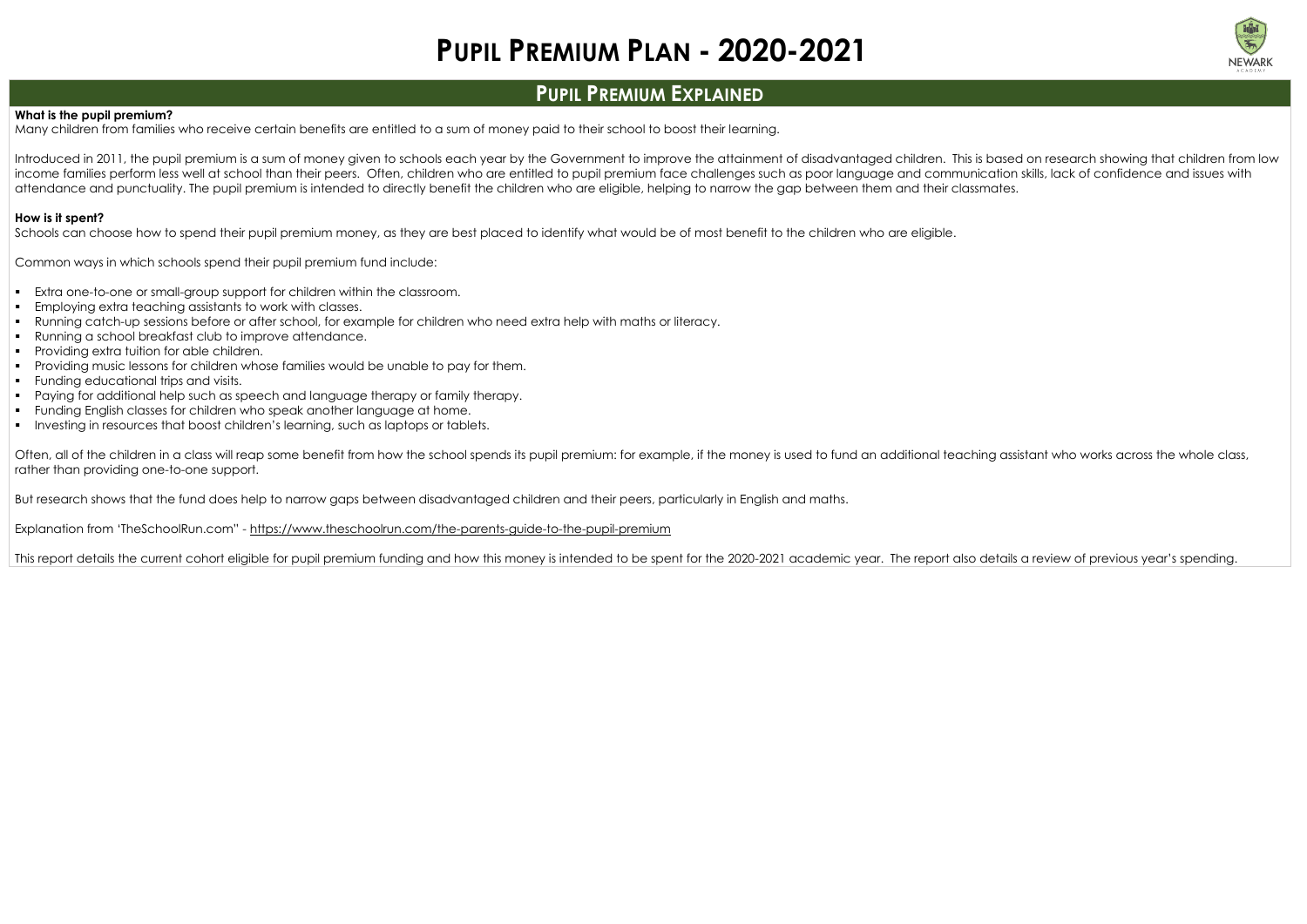### **REVIEW OF 2019-2020 SPENDING**

| <b>Measure</b>        | <b>FFT20 Target</b> | <b>PP Outcome</b> | <b>Non-PP Outcome</b> | <b>PP/Non-PP Gap</b> |
|-----------------------|---------------------|-------------------|-----------------------|----------------------|
| % 5+ EM               | 42%                 | 42%               | 44%                   | $-2\%$               |
| % 4+ EM               | 50%                 | 69%               | 77%                   | -8%                  |
| Progress 8            | $-0.03$             | 0.02              | 0.66                  | $-0.64$              |
| <b>English basket</b> | $-0.18$             | 0.14              | 0.54                  | $-0.40$              |
| <b>Maths basket</b>   | 0.45                | 0.07              | 0.63                  | $-0.56$              |
| <b>EBacc basket</b>   | 0.03                | 0.08              | 0.80                  | $-0.72$              |
| Open basket           | $-0.31$             | $-0.17$           | 0.63                  | $-0.80$              |

In the previous academic year the outcomes for disadvantaged students in English and Maths (in regards to the 5+ and 4+ measures) were much closer to that of non-disadvantaged students. However, when taking in to account performance across a range of subjects, student's outcomes in each basket was significantly weaker, particularly in open basket subjects.

A number of strategies were employed in the previous academic year. Some of these strategies relied on usage of funding whilst some did not. Notable strategies employed are described below.

Pupil premium funding was utilised to support opportunities for students across multiple year groups (predominantly Y11 and Y13) to experience 1-1 careers interviews. This strategy was particularly impactful as 100% of these students secured places in various post-16 and post-18 establishments.

#### **Staffing**

Funding was utilised to ensure the Academy was able to secure a strong staffing compliment which supported all year groups throughout the academic year. This enabled us to keep class sizes to a manageable level, secure specialist staff in areas of weakness (Languages, Technology and Science in particular) in order to help secure achievement across the school. Additional support to SEN students was also funded through this funding to support students in receipt of the pupil premium who have additional needs.

Various enrichment opportunities were offered throughout the academic year and funding was utilised to support student's access to these opportunities. These included theatre trips, university visits, poetry workshops and a number of visiting speakers to support our PSHE curriculum.

### **Careers support**

### **Tutoring**

In order to support disadvantaged students on alternative provision we utilised funding to provide tutoring to students in core subjects (English and Maths). This provided these students with the opportunity to secure GCSE qualification to prepare them for post-16 studies.

#### **Academic intervention**

The Academy operated an extensive programme of intervention activities throughout the academic year. Much of this was additional study for students either before school, after school, or during school holidays. Funding was used to support this provision either via staffing to deliver these sessions or through transport arrangements to enable disadvantaged students to travel to/from these sessions.

#### **Enrichment opportunities**

#### **Counselling services**

A programme of active listening is available for students who require additional support with various issues affecting their well-being both in and out of school. This has been utilised to ensure those most in need of this can access counselling services much quicker than relying on external agencies.

### **Uniform support**

Funding was regularly used to support families who struggled to purchase new items of school uniform for their children.

#### **Student ingredients**

A number of disadvantaged students often struggled to provide ingredients for practical food technology lessons. All students were given the opportunity to take part in these lessons and funding was utilised to ensure students did not miss out on this opportunity.

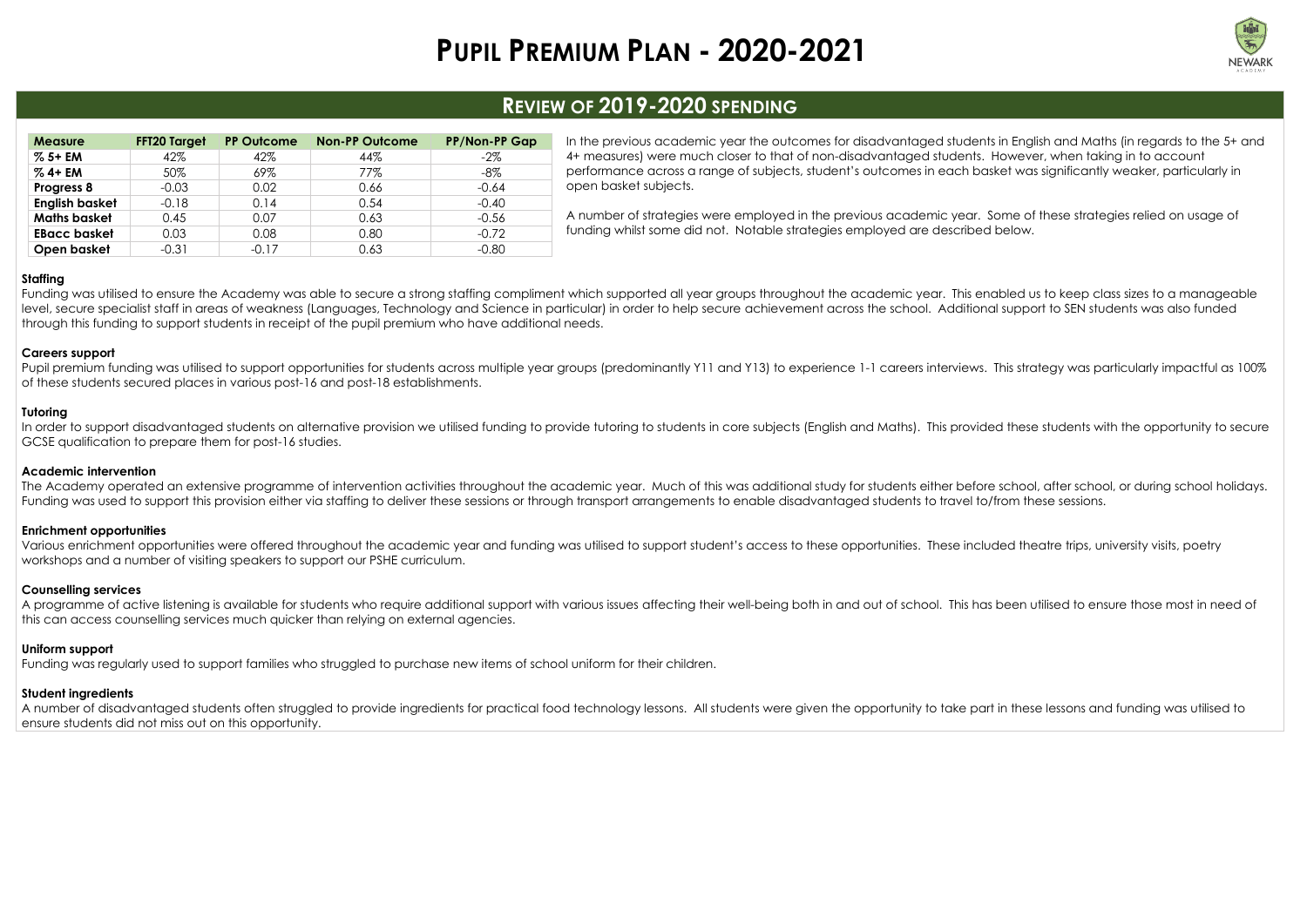| <b>COHORT INFORMATION</b> |                                                    |                      |                       |  |  |
|---------------------------|----------------------------------------------------|----------------------|-----------------------|--|--|
| Year group                | No. of students eligible for pupil premium funding | No. of eligible boys | No. of eligible girls |  |  |
| Year <sub>7</sub>         | -58                                                | 28                   | 30                    |  |  |
| Year <sub>8</sub>         | 46                                                 | 27                   | 19                    |  |  |
| Year 9                    | 44                                                 | 21                   | 23                    |  |  |
| Year 10                   | -44                                                | 20                   | 24                    |  |  |
| Year 11                   | 31                                                 | 17                   | 4                     |  |  |
| Total                     | つつつ                                                | 13                   | 10                    |  |  |

### **PUPIL PREMIUM ALLOCATION FOR CURRENT ACADEMIC YEAR Example 1** and the state  $\text{£}203,380.84$

that is intelligently planned to provide exposure ide breadth of experiences and opportunities in and out of lessons.

#### MIUM AND THOSE THAT ARE NOT. WE FOCUS ON A SMALL

oration) that promotes recall and retrieval of hat they are able to recall. This strategy also

tudents features more regularly when students ides the opportunity for disadvantaged students

ack through marking. This provides these juidance on how to improve further.

questioning and in-class feedback.

order to enable teachers to get to know them

to discuss any barriers to learning and provide

ed to help them realise their aspirations and be

| <b>PUPIL PREMIUM OBJECTIVES FOR CURRENT ACADEMIC YEAR</b>                                                                                                     |                                                                                                                                        |                                                                                               |  |  |
|---------------------------------------------------------------------------------------------------------------------------------------------------------------|----------------------------------------------------------------------------------------------------------------------------------------|-----------------------------------------------------------------------------------------------|--|--|
|                                                                                                                                                               |                                                                                                                                        |                                                                                               |  |  |
| Ensure students eligible for pupil premium funding achieve<br>outcomes at the end of KS4 that are in line with or better than<br>similar students nationally. | Attendance of pupil premium students in all year groups is in line with or<br>better than national average for this group of students. | Develop a curriculum that is intellige<br>for all students to a wide breadth of<br>and out of |  |  |

|                                                                                       | <b>WHOLE-SCHOOL CLASSROOM STRATEGIES</b>                                                                                                                                                                                                                                                                              |
|---------------------------------------------------------------------------------------|-----------------------------------------------------------------------------------------------------------------------------------------------------------------------------------------------------------------------------------------------------------------------------------------------------------------------|
|                                                                                       | EVIDENCE SUGGESTS THAT HIGH QUALITY LEARNING AND CLASSROOM PRACTICE CAN MAKE THE MOST DIFFERENCE TOWARDS CLOSING THE ATTAINMENT GAP BETWEEN STUDENTS ELIGIBLE FOR PUPIL PREMIUM A<br>NUMBER OF WHOLE-SCHOOL STRATEGIES WHICH WE BELIEVE CAN HAVE THE MOST SIGNIFICANT IMPACT ON THESE STUDENTS.                       |
| <b>Strategy</b>                                                                       | <b>Explanation</b>                                                                                                                                                                                                                                                                                                    |
| <b>PPIC Your KIC</b>                                                                  | As part of our whole-school start-of-lesson strategy (KIC - Knowledge, Improvement and Collaboration<br>previously taught knowledge, one day per week will focus on questioning PP students only on what the<br>promotes metacognition and self-regulation – helping students to think more about their own learning. |
| Double-weighting of PP students when questioning                                      | This provides more opportunities for PP students to be selected for questions during lessons. PP students<br>are selected at random for questions when teachers utilise random name generators. This provides the<br>to feed back on their learning and also receive more regular feedback from the teacher.          |
| First 5 - PP focus during book looks and marking                                      | Teacher to focus on 5 PP students books first for both book look opportunities and regular feedback thi<br>students with more regular feedback from the teacher which will ultimately provide them with guidand                                                                                                       |
| PP students identified on seating plans and seated appropriately in<br>the classroom. | This will provide teachers with regular opportunities to target PP students more regularly through question                                                                                                                                                                                                           |
| PP bulletin student focus                                                             | Each week staff will share key information around an individual PP student in the staff bulletin in order t<br>more and understand how best to engage them in their lessons.                                                                                                                                          |
| PP 'Good Start' meetings                                                              | Achievement Leaders and Pastoral Leaders to hold regular individual meetings with PP students to disc<br>support where required.                                                                                                                                                                                      |
| PP Aspiration Programme                                                               | Led by BNE - A focus group of PP students taking part in a weekly programme of support designed to h<br>supported to overcome barriers in achieving them.                                                                                                                                                             |
|                                                                                       |                                                                                                                                                                                                                                                                                                                       |

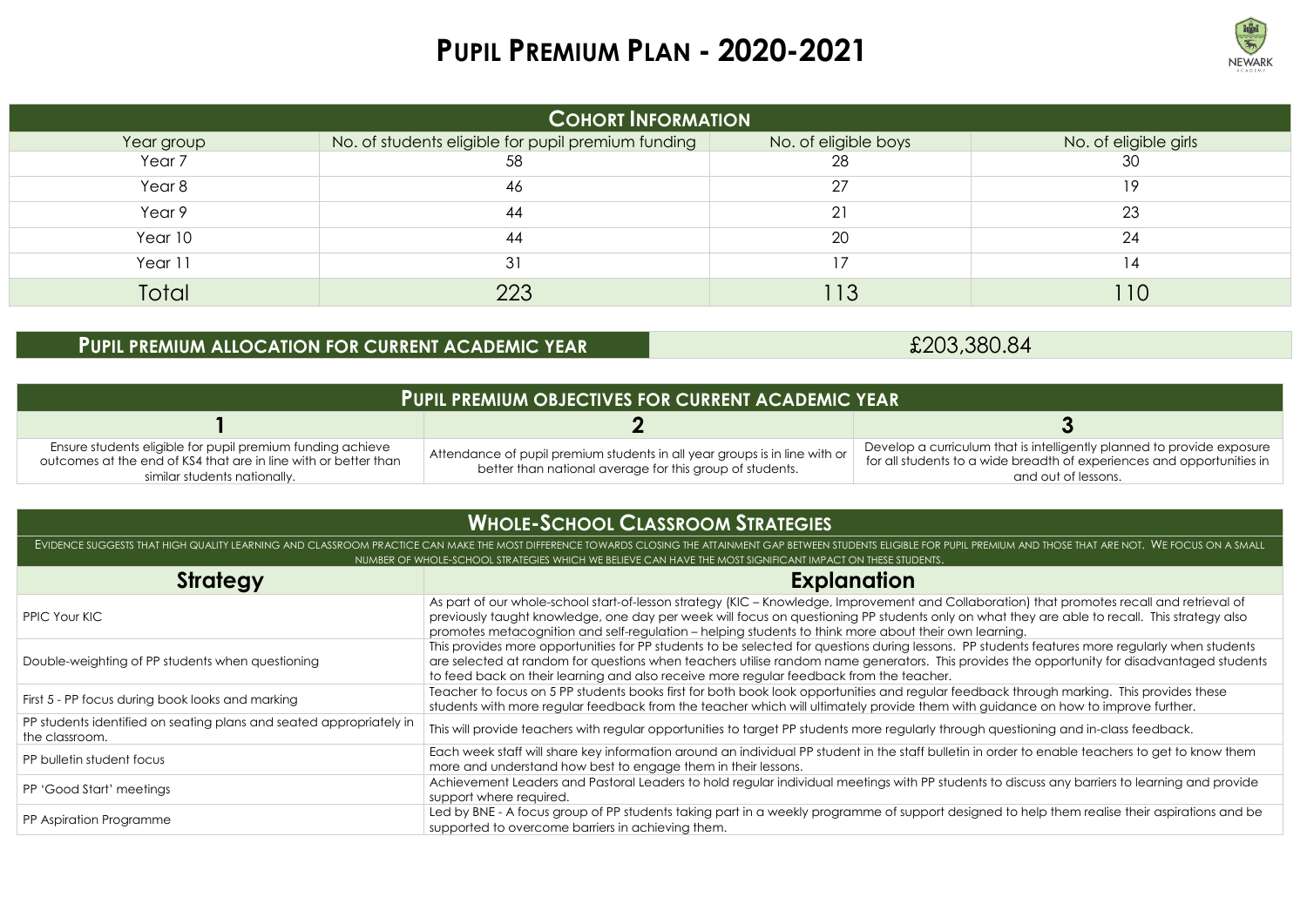|                    | <b>HOW FUNDING WILL BE UTILISED</b>                                        |                                                                                                                                                                                                                                                                                                                                                                                                       |                                                                                                                                                                                                                                                                                                                                             |                             |                               |           |  |  |
|--------------------|----------------------------------------------------------------------------|-------------------------------------------------------------------------------------------------------------------------------------------------------------------------------------------------------------------------------------------------------------------------------------------------------------------------------------------------------------------------------------------------------|---------------------------------------------------------------------------------------------------------------------------------------------------------------------------------------------------------------------------------------------------------------------------------------------------------------------------------------------|-----------------------------|-------------------------------|-----------|--|--|
| Subject /<br>Area  | <b>Actions</b>                                                             | <b>Justification</b>                                                                                                                                                                                                                                                                                                                                                                                  | <b>Success Criteria</b>                                                                                                                                                                                                                                                                                                                     | <b>Staff</b><br>responsible | Cost/resource<br>implications | Objective |  |  |
| Whole-School       | Staffing in specialist areas                                               | To ensure all areas of school (both teaching and non-teaching) are staffed by<br>specialists. Also ensure class sizes are maintained at a level conducive to learning. Key<br>subject areas such as Maths, English, Science, Pastoral, Social Sciences and Humanities<br>all targeted as part of this.                                                                                                | Outcomes in these key areas improve<br>from previous year and are in line or<br>better than similar students nationally.                                                                                                                                                                                                                    | <b>CFI</b>                  | £180,380.84                   | 1, 2, 3   |  |  |
| Whole-School       | 'Let's Talk' counselling<br>$s$ ervices $-3$ days per<br>week              | To provide students with the opportunity to seek additional support with problems such<br>as social pressures, exam pressures, stress and anxiety that is affecting their health and<br>wellbeing. It is really important that we are able to remove any barriers to learning, to<br>enable them to put all efforts into the studies and ensure they are equipped to achieve<br>their full potential. | Through student voice:<br>All students feel their wellbeing has<br>improved following sessions.<br>All students feel the issue they had<br>been referred for is no longer a<br>barrier.<br>All students feel more motivated<br>following sessions.<br>All students feel their concentration<br>has improved as a result of the<br>sessions. | ABR                         | £11700                        | 1, 2      |  |  |
| Maths /<br>English | Year 11 evening 1-1<br>tutoring programme<br>2 x 10 week programmes        | To provide additional support for students (PP and non-PP) with core subjects through<br>'MyTutor'.                                                                                                                                                                                                                                                                                                   | Students attend all sessions.<br>Students make progress in terms of<br>their final grade against the grade<br>they were predicted at the start of<br>the year.                                                                                                                                                                              | SBR                         | £12800                        | 1, 2      |  |  |
| Year 11            | Year 11 breakfast 'Study<br>Lounge' programme -<br>Staff overtime payments | To provide additional support from specialist staff for students (PP and non-PP) prior to<br>school starting. Both academic and pastoral support offered.                                                                                                                                                                                                                                             | A minimum of 10% of the year group<br>attend this session each day.<br>Those who regularly attend achieve<br>positive progress on average.                                                                                                                                                                                                  | SBR                         | £6000                         | 1, 2      |  |  |
| NA6                | <b>Cornell Note Pads</b>                                                   | Note pads provided for NA6 students to assist with their note taking across all lessons.                                                                                                                                                                                                                                                                                                              | Improved outcomes in KS5.<br>Learning walks demonstrate<br>improved recall of knowledge from<br>students.                                                                                                                                                                                                                                   | ABR                         | £326.25                       |           |  |  |
| NA6                | Extended project<br>qualification text books x<br>40.                      | To support the delivery of the course and independent study sessions.                                                                                                                                                                                                                                                                                                                                 | Increased number of applications to<br>Universities.<br>More students access<br>apprenticeships<br>Improved outcomes at KS5.                                                                                                                                                                                                                | <b>JHS</b>                  | £611.60                       | 1, 3      |  |  |
| English            | English Language GCSE<br><b>AQA Exam Practice</b><br>Workbook              | Revision book focuses on English Language Paper 1 + Paper 2.<br>Books given to students and encouraged to complete during Breakfast club on<br>Tuesday, in their own time at home. Books will be regularly referenced in English lessons<br>and used for HL. Potential to use for y10 PP students.                                                                                                    | Learning walks show an increased<br>level on engagement and<br>confidence from students.<br>Assessment performance<br>demonstrates an improvement over<br>time.                                                                                                                                                                             | <b>RPA</b>                  | £44]                          | 1, 2      |  |  |

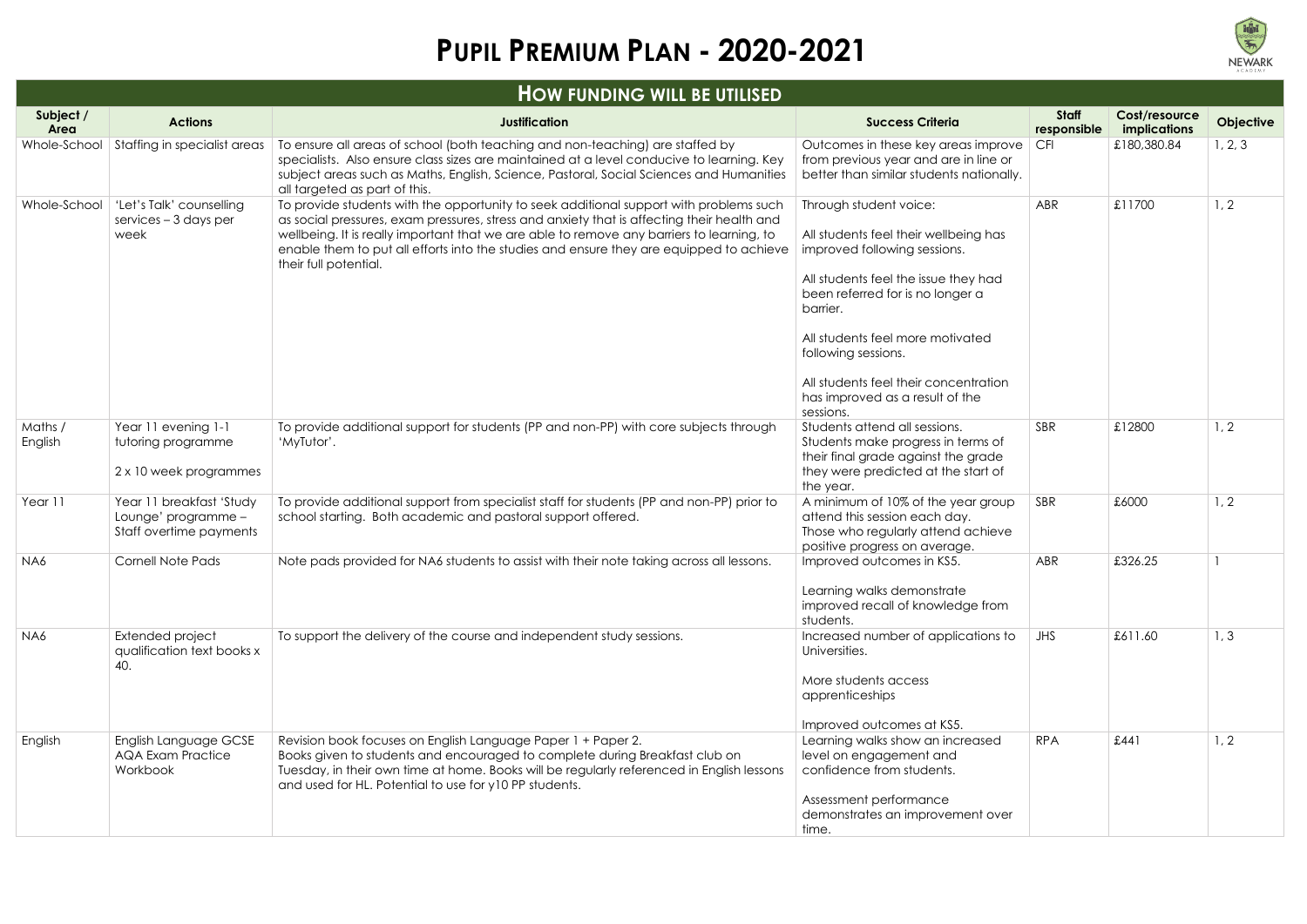| <b>HOW FUNDING WILL BE UTILISED</b> |                                                                                       |                                                                                                                                                                                                                                                                                                                                                                                                                              |                                                                                                                                                                                                                                                                                                                             |                             |                               |           |  |  |
|-------------------------------------|---------------------------------------------------------------------------------------|------------------------------------------------------------------------------------------------------------------------------------------------------------------------------------------------------------------------------------------------------------------------------------------------------------------------------------------------------------------------------------------------------------------------------|-----------------------------------------------------------------------------------------------------------------------------------------------------------------------------------------------------------------------------------------------------------------------------------------------------------------------------|-----------------------------|-------------------------------|-----------|--|--|
| Subject /<br>Area                   | <b>Actions</b>                                                                        | <b>Justification</b>                                                                                                                                                                                                                                                                                                                                                                                                         | <b>Success Criteria</b>                                                                                                                                                                                                                                                                                                     | <b>Staff</b><br>responsible | Cost/resource<br>implications | Objective |  |  |
| English                             | Collins 'Yes you can'<br>English GCSE revision<br>guides                              | Exam Practice work book for PP students to help build up confidence around revision.<br>Books to be completed during Breakfast Club and during lessons with certain key<br>groups $(11S)$ .                                                                                                                                                                                                                                  | Assessment performance<br>demonstrates an improvement over<br>time.                                                                                                                                                                                                                                                         | <b>RPA</b>                  | £266                          | 1, 2      |  |  |
| Maths                               | Maths GCSE 'Ready, Set<br>Go' Workbooks                                               | Revision book focuses on crossover material, vitally important for both tiers (Foundation<br>and Higher).<br>Books given to students and encouraged to complete during Breakfast club on Friday,<br>in their own time at home. Books will be regularly referenced in maths lessons. Potential<br>to use for Y10 PP students.                                                                                                 | In class assessments and results from<br>mock exams.                                                                                                                                                                                                                                                                        | <b>JWO</b>                  | £400                          | 1, 2      |  |  |
| Maths                               | Scientific calculators for<br>all students eligible for<br>pupil premium funding      | Students need a scientific calculator for maths GCSE and the earlier they can become<br>more familiar with it the better prepared they will be.                                                                                                                                                                                                                                                                              | In class assessments and results from<br>mock exams.                                                                                                                                                                                                                                                                        | <b>JWO</b>                  | £1969                         |           |  |  |
| Geography                           | Geography Hodder Exam<br>Workbooks                                                    | To provide students with expert written content, student friendly mark schemes and<br>exam question practice for grades 1-9.<br>To provide worked examples.<br>To allow students independent work books in case of any lockdown or tier 2 event.<br>By providing more external opportunities for students to work on exams and questions<br>more lesson time can be dedicated to content and intervention                    | In class assessments and results from<br>mock exams.                                                                                                                                                                                                                                                                        | <b>BNE</b>                  | £551                          |           |  |  |
| Science                             | Science CGP Exam<br>Workbooks                                                         | The aim is to provide students with access to exam questions and solutions for staff and<br>students to use to improve exam performance. These will be used as a follow-up to the<br>additional lesson provided to science where exam technique will be a key focus.                                                                                                                                                         | These resources will increase the<br>percentage of students achieving<br>their targets.                                                                                                                                                                                                                                     | <b>LPO</b>                  | £1070                         |           |  |  |
| Health and<br>Social Care           | <b>Health and Social Care</b><br><b>Revision Guides</b>                               | This is a complete revision guide for the examination unit and will provide students with<br>everything they need to learn and opportunities to test their knowledge and<br>understanding. This will supplement class based learning.                                                                                                                                                                                        | Through performance in end of<br>learning outcome tests, and<br>ultimately, comparing these test<br>results to the final exam grade<br>awarded.                                                                                                                                                                             | SCU                         | £589                          |           |  |  |
| Religious<br>Studies                | <b>RS AQA Exam Question</b><br><b>Practice Pack</b>                                   | To provide Religious Studies students with regular exposure to exam questions in order<br>to prepare them for end of KS4 examinations.                                                                                                                                                                                                                                                                                       | Improved outcomes in Religious<br>Studies.                                                                                                                                                                                                                                                                                  | <b>ADA</b>                  | £65                           |           |  |  |
| <b>Business</b>                     | <b>GCSE Business Edexcel</b><br>Exam Practice Workbook                                | This work booklet goes alongside the work that we have been completing within<br>lessons, as a key tool for independent learning. It covers all aspects of the course, and<br>gives advice and guidance on exam technique. It contains answers for students to be<br>able to use these independently to check their own progress also.                                                                                       | Through their performance in mock<br>exams and measuring their success<br>over time in lessons in particular with<br>their exam technique.                                                                                                                                                                                  | <b>CWL</b>                  | £144                          |           |  |  |
| <b>Business</b>                     | AS and A-Level Business:<br><b>Edexcel Complete</b><br><b>Revision &amp; Practice</b> | This book contains both a revision guide as well as exam style practice questions. This<br>will be a useful tool for X13 to use alongside their study challenges to enable them to<br>become more confident with their core knowledge and exam technique. It will enable<br>them to become more independent learners and more confident, this will provide<br>them with more opportunities to succeed in their exams in May. | Through performance in mock exams   CWL<br>and lessons, where we can measure<br>how well they have been utilising<br>these booklets and the impact it is<br>having on their independent<br>learning. Also through completion of<br>exam style questions and the<br>knowledge that they are building<br>upon within lessons. |                             | £160                          |           |  |  |
| Drama                               | <b>Blood Brothers live stream</b><br>workshop                                         | Usually year 11's will go and watch Blood Brothers at the theatre but unfortunately this<br>will not be possible this year. Therefore the company who usually perform live have<br>created a workshop, whereby students can interact with them through Microsoft<br>teams.                                                                                                                                                   | Impact measured through exam<br>responses in lessons.                                                                                                                                                                                                                                                                       | <b>LMO</b>                  | £200                          | 1, 3      |  |  |

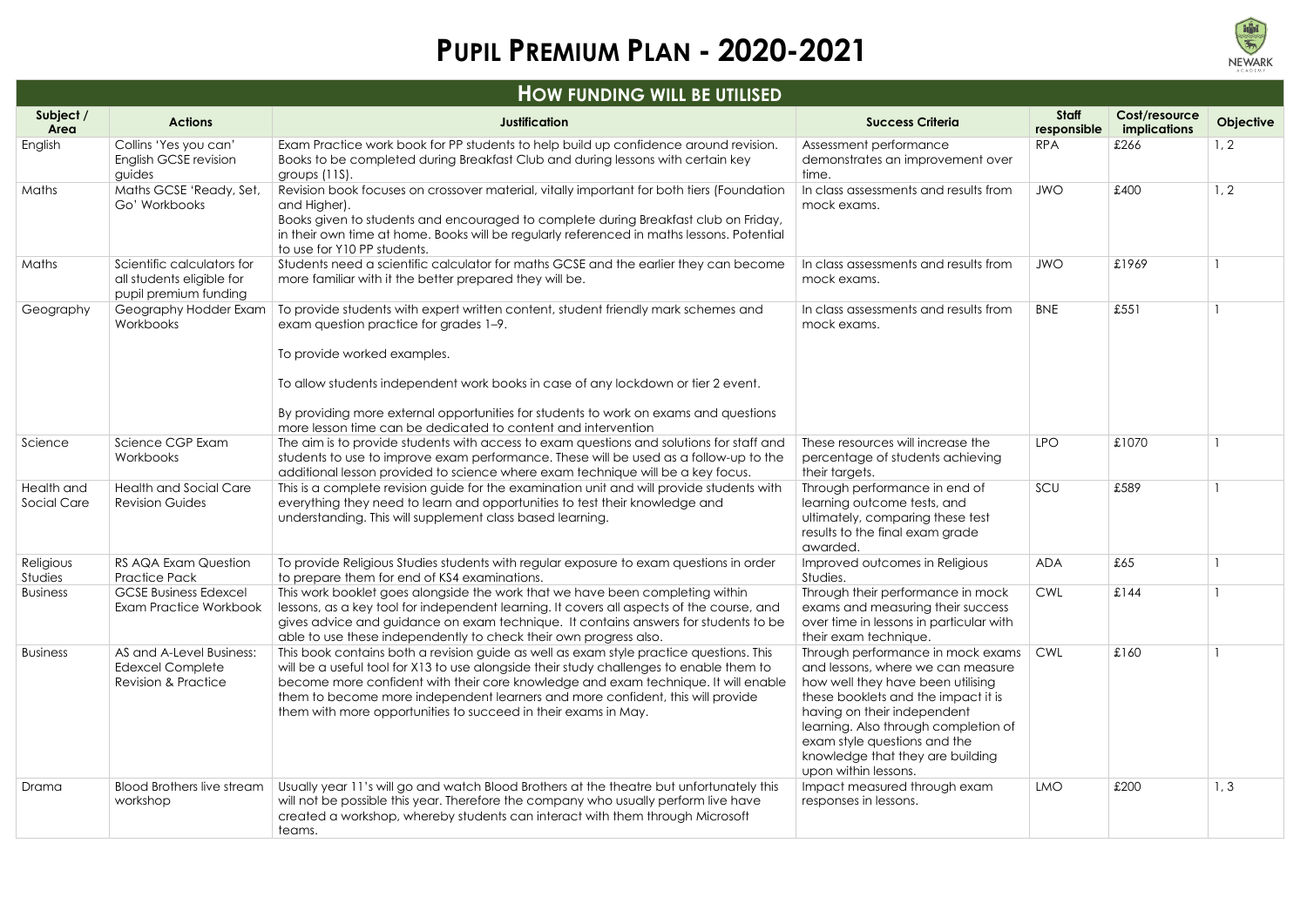| <b>HOW FUNDING WILL BE UTILISED</b> |                                                                                                                                                                                                                                                                                                                                      |                                                                                                                                                                                                                                                                                                                                                                                                                                                                                             |                                                                                                                                                                                 |                             |                               |           |  |  |
|-------------------------------------|--------------------------------------------------------------------------------------------------------------------------------------------------------------------------------------------------------------------------------------------------------------------------------------------------------------------------------------|---------------------------------------------------------------------------------------------------------------------------------------------------------------------------------------------------------------------------------------------------------------------------------------------------------------------------------------------------------------------------------------------------------------------------------------------------------------------------------------------|---------------------------------------------------------------------------------------------------------------------------------------------------------------------------------|-----------------------------|-------------------------------|-----------|--|--|
| Subject /<br>Area                   | <b>Actions</b>                                                                                                                                                                                                                                                                                                                       | <b>Justification</b>                                                                                                                                                                                                                                                                                                                                                                                                                                                                        | <b>Success Criteria</b>                                                                                                                                                         | <b>Staff</b><br>responsible | Cost/resource<br>implications | Objective |  |  |
| Drama                               | Live Theatre Streaming                                                                                                                                                                                                                                                                                                               | A live streaming performance for year 11's written exam. Usually we would watch a<br>performance live and they would then answer a 32 mark question giving their analysis<br>and evaluation, however due to covid we will be watching a live steam instead                                                                                                                                                                                                                                  | Impact measured through exam<br>responses in lessons.                                                                                                                           | <b>LMO</b>                  | Unknown at<br>present         | 1, 3      |  |  |
| Science                             | Y7 visit to National<br><b>Science Centre</b>                                                                                                                                                                                                                                                                                        | As part of the new KS3 science curriculum pupils are exploring elements of the universe<br>as part of their 'Big and Small' theme. This visit aims to bring an abstract concept to life<br>as well as offering experiences beyond the local community for our pp pupils<br>specifically.                                                                                                                                                                                                    | Engagement in science theme 'Big<br>and small' measured through<br>learning walks/deep dives.                                                                                   | <b>LPO</b>                  | £460                          | 1, 3      |  |  |
| Science                             | 'The Week' annual<br>magazine subscription                                                                                                                                                                                                                                                                                           | To provide science ambassadors with an interesting, relevant and current source of<br>information. The magazines should ignite a passion for discover, stimulate discussion<br>and help students deepen their understanding of the world. They may also use the<br>articles to produce their own blog, or make displays to promote the relevance of<br>science across the school.                                                                                                           | Attendance of PP students at<br>enrichment activities in Y8-Y10.                                                                                                                | <b>LPO</b>                  | £311                          | 3         |  |  |
| English                             | Purchase of texts for year<br>7 English lessons:<br>20 x 'Alpha: Abidjan to<br>Gare du Nord'<br>20 x 'A Most Peculiar Toy<br>Factory'<br>24 x 'Barrington Stoke<br><b>School Spelling</b><br>Dictionary'<br>2 x A Strange Land - Alan<br>Gibbons<br>$2 \times$ After the War – Tom<br>Palmer<br>2x Peace Maker - Malorie<br>Blackman | A selection of texts to introduce students to sophisticated themes and develop their<br>interest in reading. These texts will also support the accelerated reader programme in<br>place across the Academy.                                                                                                                                                                                                                                                                                 | Impact to be measured through Star<br>Reading Tests + Year 7 data<br>checkpoints. Improvements<br>expected from point to point.                                                 | <b>RPA</b>                  | £637                          | 1, 3      |  |  |
| English                             | Switch on to Reading +<br>Writing                                                                                                                                                                                                                                                                                                    | An intensive, targeted literacy intervention that aims to improve the reading skills of<br>pupils who are struggling with literacy. There are two versions of the intervention:<br>Switch-on Reading and Switch-on Reading and Writing. Both involve specially trained<br>Teaching Assistants (TAs) delivering a tailored programme of literacy support in daily 20-<br>minute sessions over a ten-week period. It has strong links with a Recovery Curriculum.<br>As supported by the EEF. | Learning walks show increased<br>confidence and engagement from<br>year 7 students.<br>Star reading tests demonstrate<br>improved performance over time for<br>year 7 students. | <b>RPA/GWI</b>              | £700                          | 1, 3      |  |  |
| Music                               | Individual musical tuition<br>for PP students                                                                                                                                                                                                                                                                                        | An opportunity to provide support by providing access for eligible students to receive<br>tuition on a musical instrument. This agenda could potentially:<br>increase pupils' confidence and resilience<br>a.<br>b.<br>encourage pupils to be more aspirational<br>benefit non-eligible pupils<br>$\mathsf{C}.$<br>This agenda sits across all three tiers.                                                                                                                                 | Impact will be seen in pupil/parent<br>feedback, assembly performances<br>and opportunities to play at home.                                                                    | AWI                         | Costs to follow               | 2, 3      |  |  |

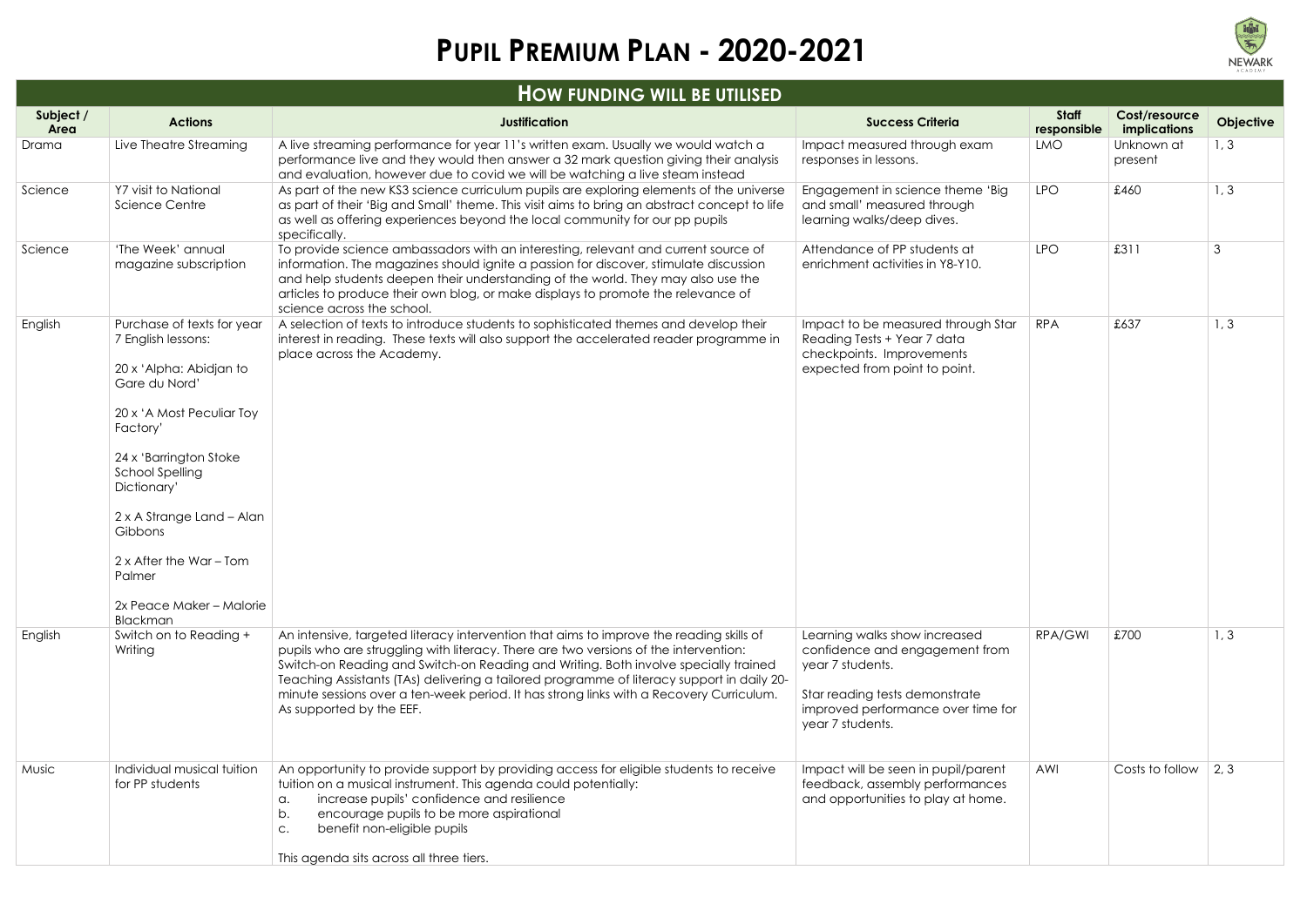| <b>HOW FUNDING WILL BE UTILISED</b> |                                                                                |                                                                                                                                                                                                                                                                                                                                                                                                                                                                                                                                                                                                              |                                                                                                                                                                                                                                                                                                                                                                                                                                                 |                             |                                                                                                            |           |  |
|-------------------------------------|--------------------------------------------------------------------------------|--------------------------------------------------------------------------------------------------------------------------------------------------------------------------------------------------------------------------------------------------------------------------------------------------------------------------------------------------------------------------------------------------------------------------------------------------------------------------------------------------------------------------------------------------------------------------------------------------------------|-------------------------------------------------------------------------------------------------------------------------------------------------------------------------------------------------------------------------------------------------------------------------------------------------------------------------------------------------------------------------------------------------------------------------------------------------|-----------------------------|------------------------------------------------------------------------------------------------------------|-----------|--|
| Subject /<br>Area                   | <b>Actions</b>                                                                 | <b>Justification</b>                                                                                                                                                                                                                                                                                                                                                                                                                                                                                                                                                                                         | <b>Success Criteria</b>                                                                                                                                                                                                                                                                                                                                                                                                                         | <b>Staff</b><br>responsible | Cost/resource<br>implications                                                                              | Objective |  |
| Music                               | Purchase of Discovering<br>Music Theory, ABRSM<br>Grade 1 Workbook             | Revision books that would support and develop concepts initially undertaken within our<br>classroom music curriculum and practical instrumental opportunities (see above).<br>This option sits across all three tiers but could be delivered through a Tier three, before<br>or after school club opportunity.                                                                                                                                                                                                                                                                                               | Student voice – do students feel<br>confident in answering questions in<br>music.<br>Progress evident in written work                                                                                                                                                                                                                                                                                                                           | AWI                         | £525                                                                                                       | 3         |  |
| Music                               | Concert/performance<br>visits (to include tickets<br>and travel)               | Generate a series of opportunities that respond to our cultural capital and social<br>mobility agendas by providing a range of unique and exciting opportunities                                                                                                                                                                                                                                                                                                                                                                                                                                             | Student voice - CREW discussions<br>and sharing of experiences in<br>subsequent music lessons.                                                                                                                                                                                                                                                                                                                                                  | AWI                         | Unknown at<br>present                                                                                      | 3         |  |
| Music                               | Careers music events for<br>PP students                                        | HoD to continually seek a range of broad musical opportunities for outside agencies,<br>such as Service Bands (Royal Marines, Army, RAF) to visit school and provide interactive<br>concert sessions. Musical online activities will also be considered.                                                                                                                                                                                                                                                                                                                                                     | Student voice, growing instrumental<br>ability evidenced individually or in<br>classroom settings.                                                                                                                                                                                                                                                                                                                                              | AWI                         | Free of charge $\vert 3 \rangle$<br>if funded by<br><b>Armed Forces</b><br><b>Careers Office</b><br>(AFCO) |           |  |
| Music                               | Purchase of 35 keyboards<br>(Yamaha PSRF51)                                    | To build on and extend theoretical skills, PP students would benefit from an opportunity<br>to fully realise their compositions. This purchase would benefit the whole class.                                                                                                                                                                                                                                                                                                                                                                                                                                | In lessons and internal performances<br>Inc. Assemblies and online<br>opportunities.                                                                                                                                                                                                                                                                                                                                                            | AWI                         | £3325                                                                                                      | 3         |  |
| Music                               | Encourage our Y7 PP<br>pupils in Music<br>'Green Shoots Music'                 | HoD to Invite groups of students to participate in bespoke music groups throughout the<br>school week, which as bespoke sessions, seek to grow and develop confidence and<br>understanding<br>Ukulele Club to commence soon.                                                                                                                                                                                                                                                                                                                                                                                 | Improved confidence in lessons, improved<br>fluency and a greater assurance in musical<br>concepts.                                                                                                                                                                                                                                                                                                                                             | AWI                         | £0                                                                                                         | 3         |  |
| Drama                               | Workshops and live Q&A<br>with professionals                                   | Continually seeking opportunities for outside agencies to come in to school or online<br>activities.                                                                                                                                                                                                                                                                                                                                                                                                                                                                                                         | Student voice, further education                                                                                                                                                                                                                                                                                                                                                                                                                | <b>LMO</b>                  | Unknown at<br>present                                                                                      | 3         |  |
| Technology                          | Provision of overalls and<br>safety boots for usage in<br>construction lessons | To provide PPE for students in Y9 & Y10. Students normally share PPE across Year Groups.<br>Under current circumstances students require their own set of PPE that they take home<br>and wash. Where possible we do encourage students/parents to provide if they wish to<br>do so.                                                                                                                                                                                                                                                                                                                          | Pupils will take to take part in<br>vocational practical construction<br>activities. Impact measured in class<br>assessments, mock examination<br>results and examination results                                                                                                                                                                                                                                                               | <b>AWA</b>                  | £1110                                                                                                      | 1, 3      |  |
| Technology                          | Drawing equipment for<br>Engineering students                                  | To provide students in Y10 with the necessary drawing equipment to allow them to<br>make progress and achieve in coursework units.<br>In normal circumstances we encourage students to provide their own basic equipment<br>such as pencil crayons and pencils, however the majority of the resources we supply<br>within the classroom/lesson. During these circumstances we cannot allow equipment to<br>cross over the bubbles and certain pieces cannot be cleaned between each lesson.<br>By buying these packs we can allow students to take responsibility and ownership over<br>their own equipment. | Pupils will use the resources to<br>complete their engineering design<br>coursework after the Christmas break.<br>The students have got minimal<br>experience of drawing from previous<br>years therefore a longer amount of<br>time is planned to be spent on this<br>unit.<br>The impact will be measured through<br>classroom assessments, mock<br>coursework marking multiple times<br>throughout the year, and final<br>coursework grades. | <b>AWA</b>                  | £400                                                                                                       | 1, 3      |  |
| Art                                 | Table top Exposure Unit                                                        | This piece of equipment is a way to create prints and can be used for various<br>techniques such as screen printing and cyanotype printing. Moving forward, if in the<br>future we wish to pursue screen printing, we already possess a lot of basic equipment<br>to get started so this would lend itself well.<br>The development of the GCSE Art and design course enables us to explore 3D<br>elements, and delve into craft and the decorative arts movement. We look at building<br>up surfaces through the use of multiple techniques, materials and equipment. With the                              | Improved outcomes in GCSE Art.<br>Improved experience for students<br>through student voice.                                                                                                                                                                                                                                                                                                                                                    | <b>NCA</b>                  | £523                                                                                                       | 1, 3      |  |